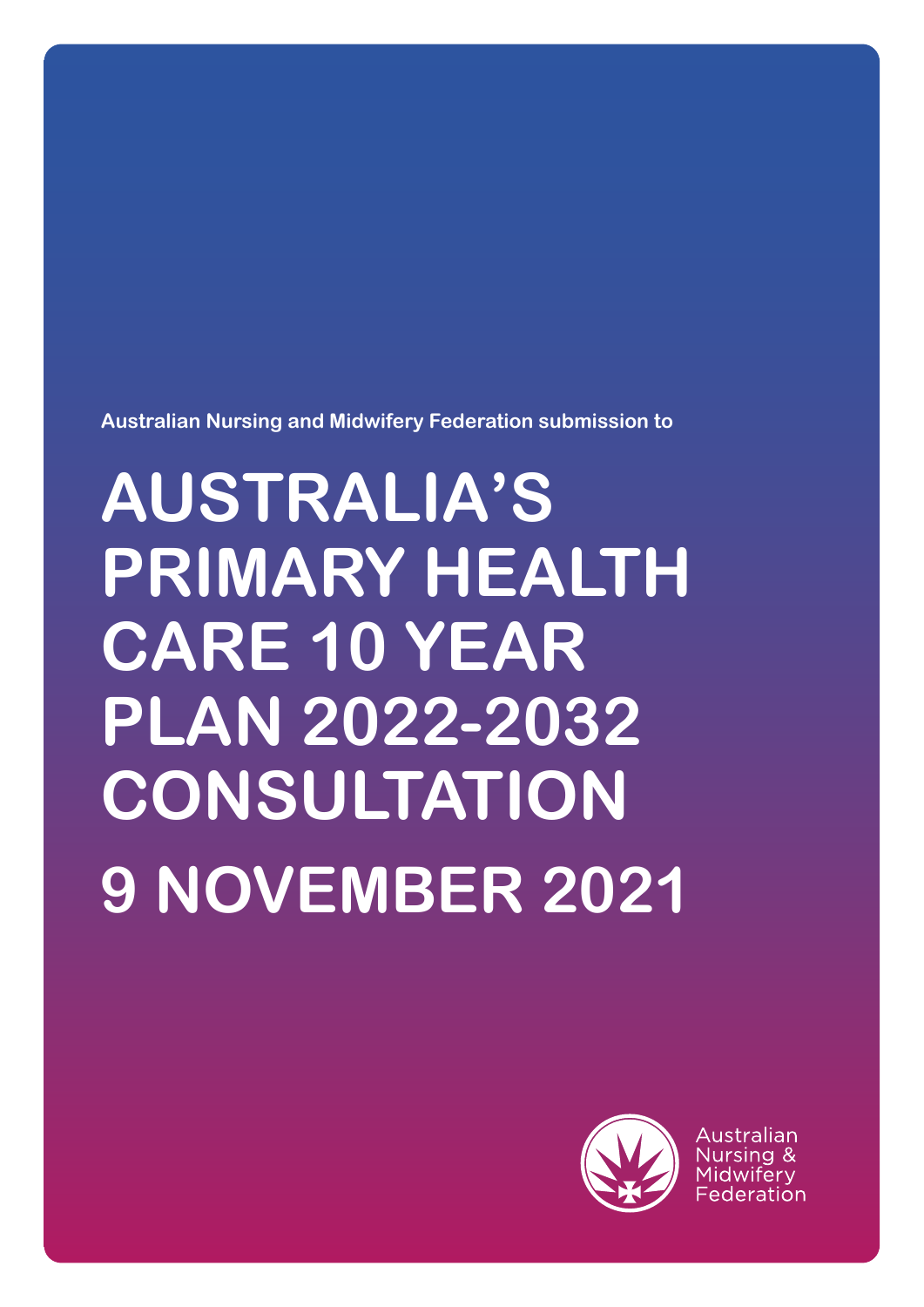

Australian Nursing and Midwifery Federation / **Primary Health Care 10 Year Plan**

**Annie Butler Federal Secretary**

**Lori-anne Sharp Assistant Federal Secretary**

**Australian Nursing and Midwifery Federation Level 1, 365 Queen Street, Melbourne VIC 3000 E: anmffederal@anmf.org.au W: www.anmf.org.au**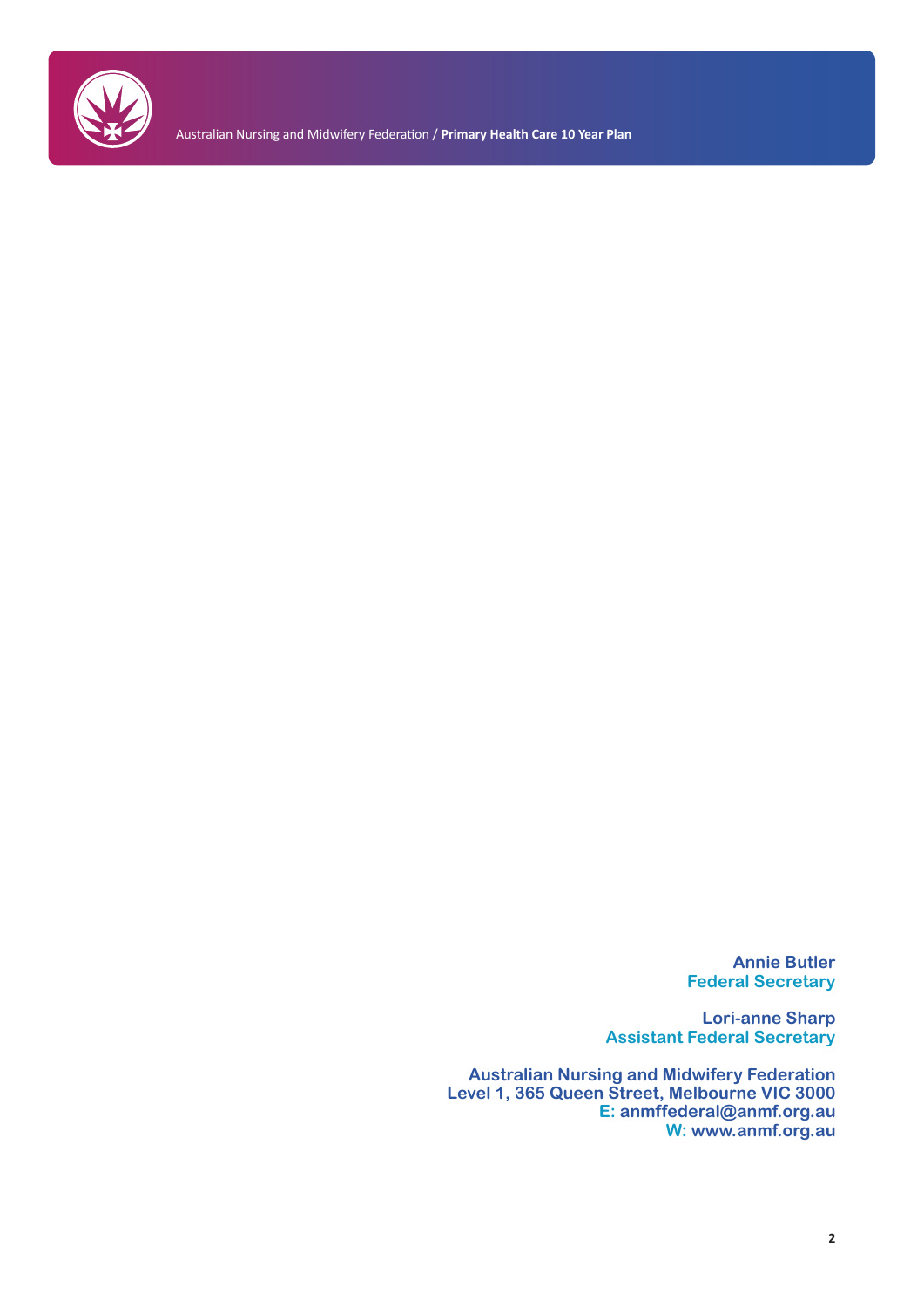

# **INTRODUCTION**

The Australian Nursing and Midwifery Federation (ANMF) is Australia's largest national union and professional nursing and midwifery organisation. In collaboration with the ANMF's eight state and territory branches, we represent the professional, industrial and political interests of more than 300,000 nurses, midwives and carers across the country.

Our members work in the public and private health, aged care and disability sectors across a wide variety of urban, rural and remote locations. We work with them to improve their ability to deliver safe and best practice care in each and every one of these settings, fulfil their professional goals and achieve a healthy work/life balance.

Our strong and growing membership and integrated role as both a professional and industrial organisation provide us with a complete understanding of all aspects of the nursing and midwifery professions and see us uniquely placed to defend and advance our professions.

Through our work with members we aim to strengthen the contribution of nursing and midwifery to improving Australia's health and aged care systems, and the health of our national and global communities.

The ANMF welcomes the opportunity to provide feedback on the consultation draft- Primary Health Care 10- Year Plan (the Plan). Our members practice across all primary health care settings, including general practice, community care, schools, maternal family and child health, sexual health, correctional services, homeless outreach, and alcohol and other drug services. The ANMF is well placed to provide meaningful insight into the successes and challenges within the sector, and the draft content, structure and recommendations in the Plan.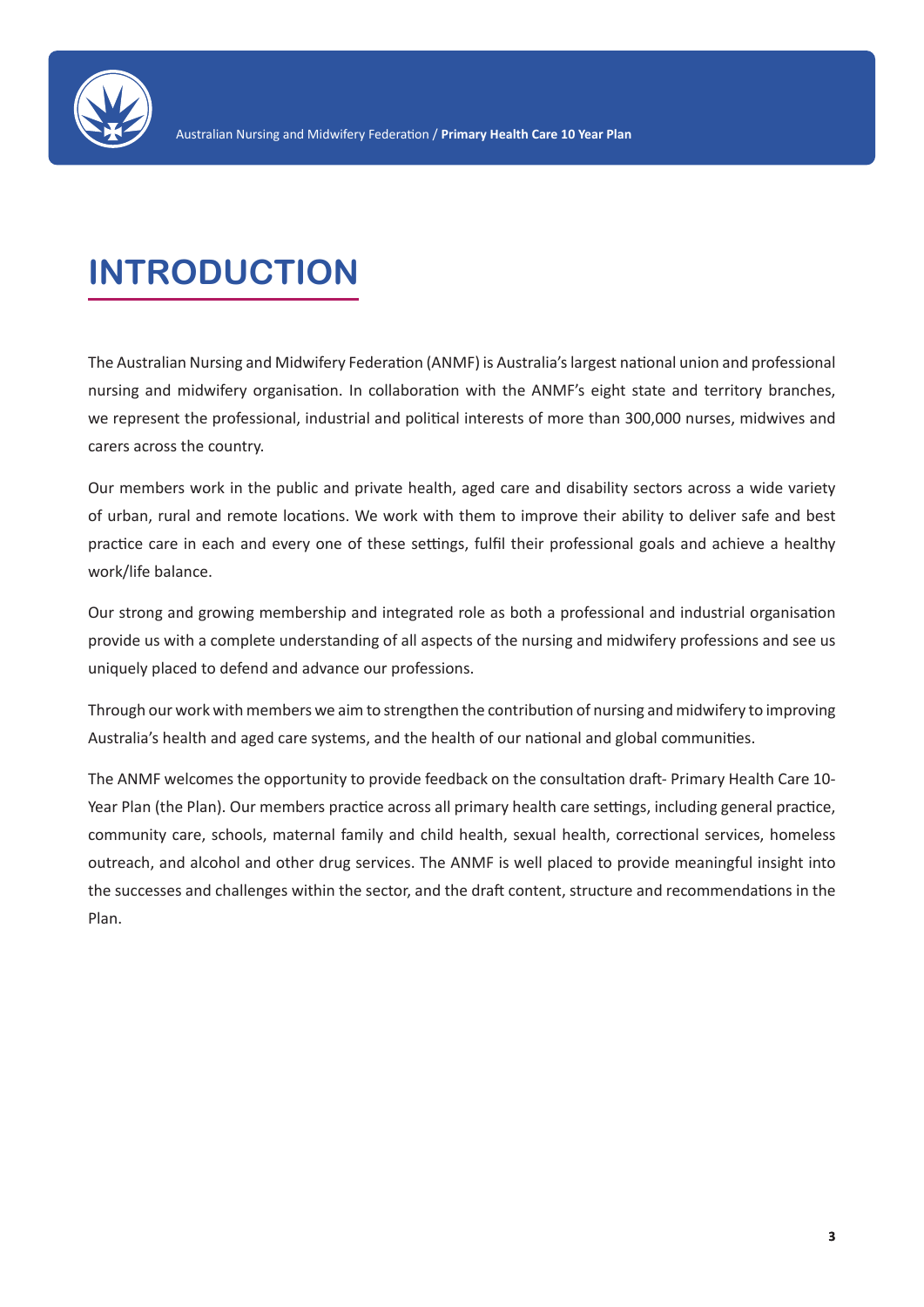

# **CONSULTATION QUESTIONS**

#### **1. What is your name?**

Annie Butler, Federal Secretary

#### **2. What is your email address?**

Fedsec@anmf.org.au

#### **3. Are you responding as an individual or on behalf of an organisation?**

Organisation

#### **4. What is your organisation type?**

Peak/professional body

#### **5. What is your organisation name?**

The Australian Nursing and Midwifery Federation

#### **6. Do you consent to being named as having provided a submission to this consultation process?**

Yes

#### **7. Do you consent to your submission being published on the consultation hub?**

Yes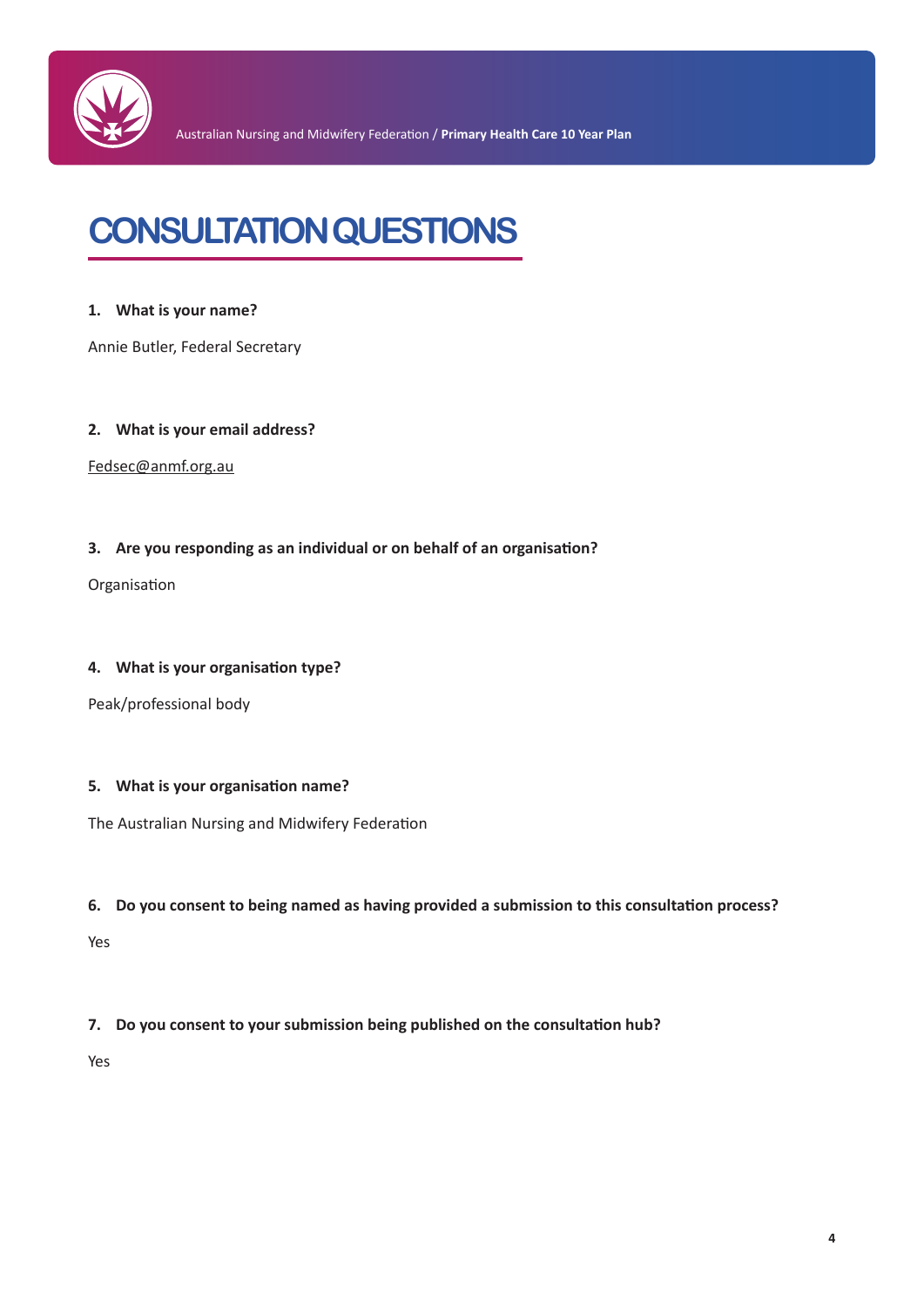

### **8. Please provide your response to the listed actions under reform stream 1: Future-focused health care - Action area A: Support safe, quality telehealth and virtual health care. (300 word limit)**

Supporting safe, quality telehealth and virtual health care is an essential component of future primary care delivery. The ANMF supports a Voluntary Patient Registration (VPR) platform that would encourage and enable continuity of care. However, the Plan is short sighted as it limits the connection for the VPR solely to general practitioners. 'General practitioner' should be removed and replaced with the term primary care health practitioner, which should be defined to include general practitioners, nurse practitioners and relevant allied health practitioners. This inclusion will also ensure future proofing of the document.

In relation to the action on continuing MBS telehealth for a person who has a VPR or has not registered, general practitioners and allied health are discussed however, nurse practitioners are not identified. This needs to be amended.

# **9. Please provide your response to the listed actions under reform stream 1: Future-focused health care - Action area B: Improve quality and value through data-driven insights and digital integration (300 word limit)**

The ANMF supports the importance of data-driven quality improvement. All opportunities should be taken to identify, process, retrieve and utilise data in ways which will facilitate care delivery and improve care co-ordination.<sup>1</sup> This must include data relevant to nursing and midwifery services to advance nursing and midwifery knowledge, practice, workload measures and to improve care outcomes.

Data linkage projects are also essential going forward and the ANMF supports these being identified in the Plan. Data needs to be collected once and used multiple times in a safe and secure manner.

The ANMF supports the proposal to conduct a consultation process on primary health care data and decision support software to consider whether additional regulatory approaches are required. Regulation has not kept pace with digital health technologies. Technologies such as secure messaging between the individual and their health practitioner/s and decision support software require clearer regulation and direction for all involved.

The ANMF also supports the inclusion of the content identified in the Plan relating to the My Health Record. The benefits of the My Health Record in enabling a connected health system, with secure information being available at the point of care, across all health sectors including primary care, acute care, aged care and disability, cannot be underestimated. Access and ongoing improvements to the My Health Record need to be a priority within the Plan.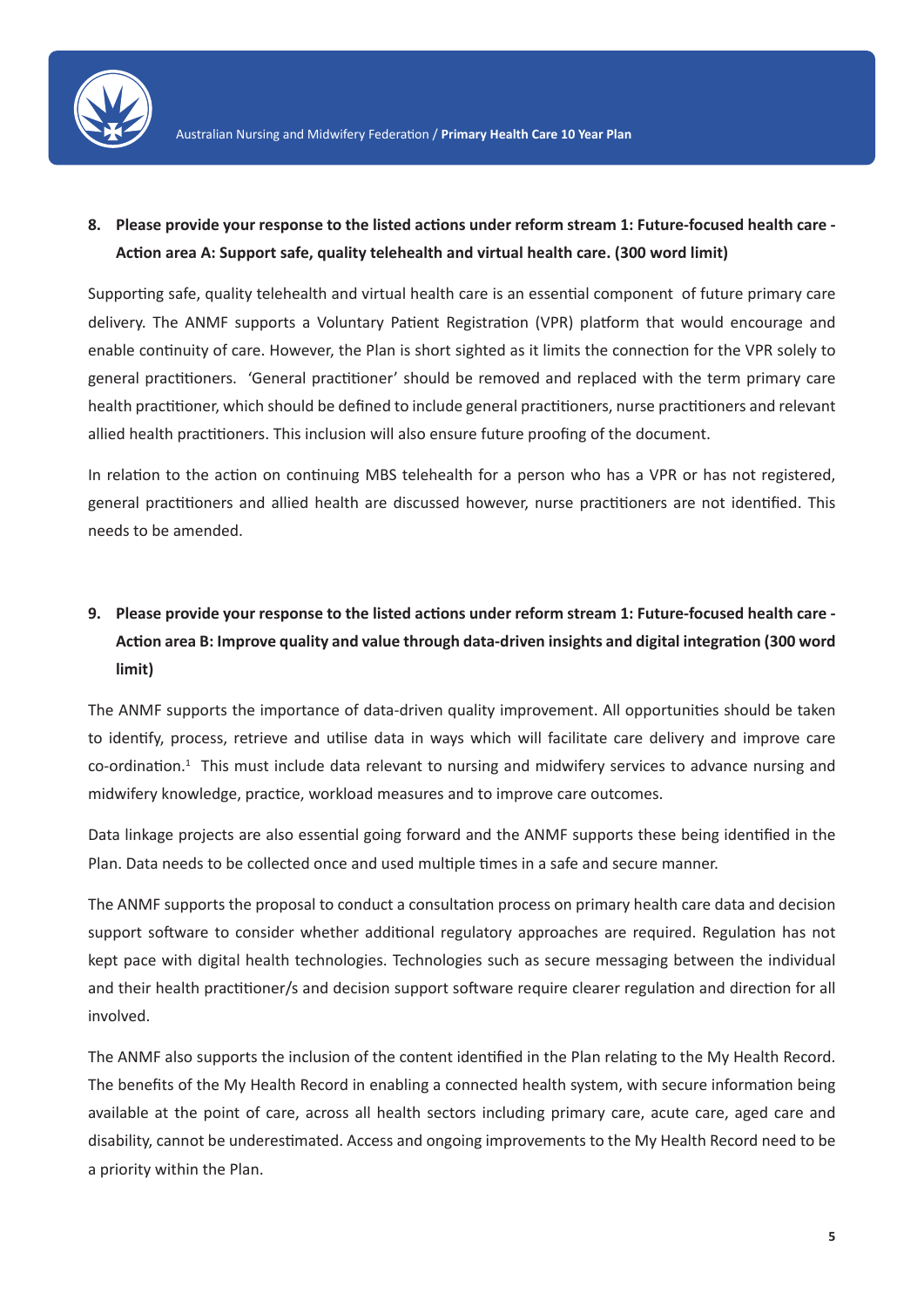

### **10. Please provide your response to the listed actions under reform stream 1: Future-focused health care - Action area C: Harness advances in health care technologies and precision medicine (300 word limit)**

The actions outlined under stream 1- Future-focused health care, action area C: Harness advances in health care technologies and precision medicine are reasonable and clear. The ANMF supports the broad, inclusive term primary health workforce being utilised throughout this section.

# **11. Please provide your response to the listed actions under reform stream 2: Person-centred primary health care, supported by funding reform – Action area A: Incentivise person-centred care through funding reform, using VPR as a platform (300 word limit)**

The ANMF agrees with the identified starting point for this section of the Plan, that being equity – '*no individual or population group should be disadvantaged when accessing health care services*'. It is imperative that primary care services are equitable and person-centred in their delivery. The person's voice must be at the forefront of care delivery. Person-centred care must acknowledge that each individual has their own needs, preferences, priorities, beliefs and views of how they would like (or not like) to be cared for.<sup>2</sup> This care should be evidence-based and holistic, addressing physical, mental, social, and emotional wellbeing. Nurses and midwives are central to enabling holistic care and advocating for a person's views to direct their individual health care outcomes.

The ANMF notes however, although the commentary provided for this section outlines the importance of equity and person-centred care, the identified Plan relies heavily on the introduction of the VPR. As identified above, the ANMF supports the VPR as it will enhance continuity of care, however it will not necessarily deliver person-centred care and equity of care outcomes.

This section also outlines how a person must link with a general practitioner to access VPR. This is not a person-centred approach as it does not allow for choice of health practitioner. As the ANMF has outlined in question 8 the term general practitioner should be replaced with the inclusive term primary care health practitioner. This term should be defined to include general practitioners, nurse practitioners and relevant allied health practitioners.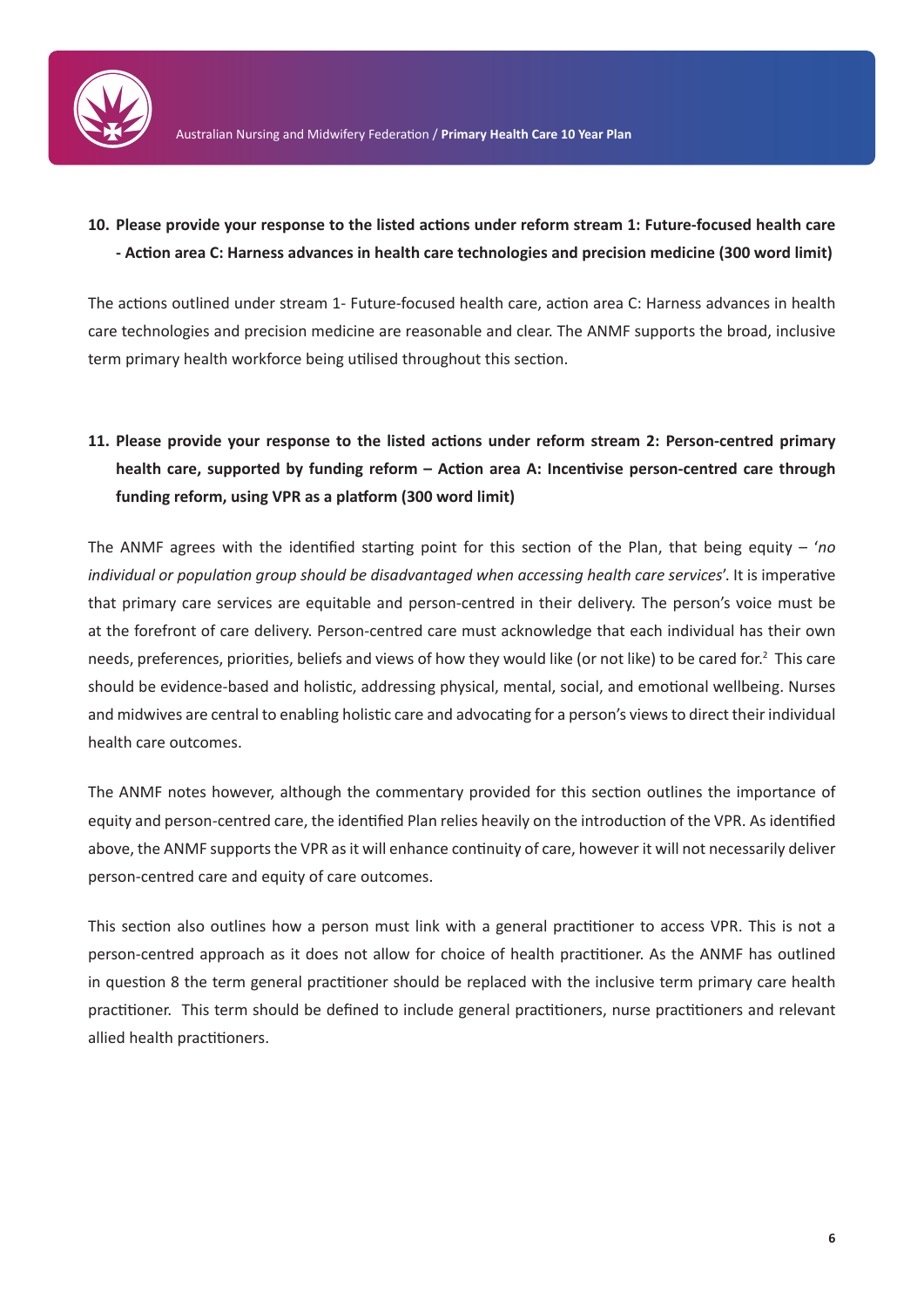

**12. Please provide your response to the listed actions under reform stream 2: Person-centred primary health care, supported by funding reform – Action area B: Boost multidisciplinary team-based care (300 word limit)**

In principle the ANMF supports the proposed Plan for stream 2B:

- Actions, which review the referral processes to allow nurse practitioners (NPs), nurses and midwives working in general and primary care practices to refer to allied health practitioners directly without a medical practitioner intermediary, must be outlined. Such a simple initiative would reduce 'red tape' delays for people to receive treatment, contribute to more cohesive, coordinated care, and avoid duplication of service provision;
- The ANMF does not support the Medical Benefits Scheme (MBS) funding model fee for service arrangements as the primary funding mechanism for primary health care provided by nurses and midwives. It is far more effective and practicable for nurses and midwives to be funded through block funding arrangements. For services to access MBS funding, nurses and midwives are deemed to have provided care 'for and on behalf' of a general practitioner. This barrier needs to be removed immediately. Nurses and midwives need to be block funded for primary health care provided in their own right. Funding for primary health care services provided by nurses and midwives should be used for their secure employment and payment of wages and conditions consistent with their counterparts working in other health sectors. Such an approach would recognise that nurses and midwives are appropriately qualified, knowledgeable, skilled and experienced primary health care practitioners;<sup>3</sup> and
- Just like the action to optimise the allied health workforce, a National Workforce Plan should be developed to enable nurses and midwives to work to their full scope of practice and support the provision of high value care across primary health care settings.

# **13. Please provide your response to the listed actions under reform stream 2: Person-centred primary health care, supported by funding reform – Action area C: Close the Gap through a stronger community controlled sector (300 word limit)**

The actions outlined under stream 2C: Close the Gap through a stronger community controlled sector are extensive and clear. The ANMF supports the importance of growing an Aboriginal and Torres Strait Islander health workforce that is enabled to deliver culturally safe, trauma-informed, comprehensive primary health care services. This will require further scholarships to support Aboriginal and Torres Strait Islander peoples to undertake programs of study leading to registration as a nurse or midwife.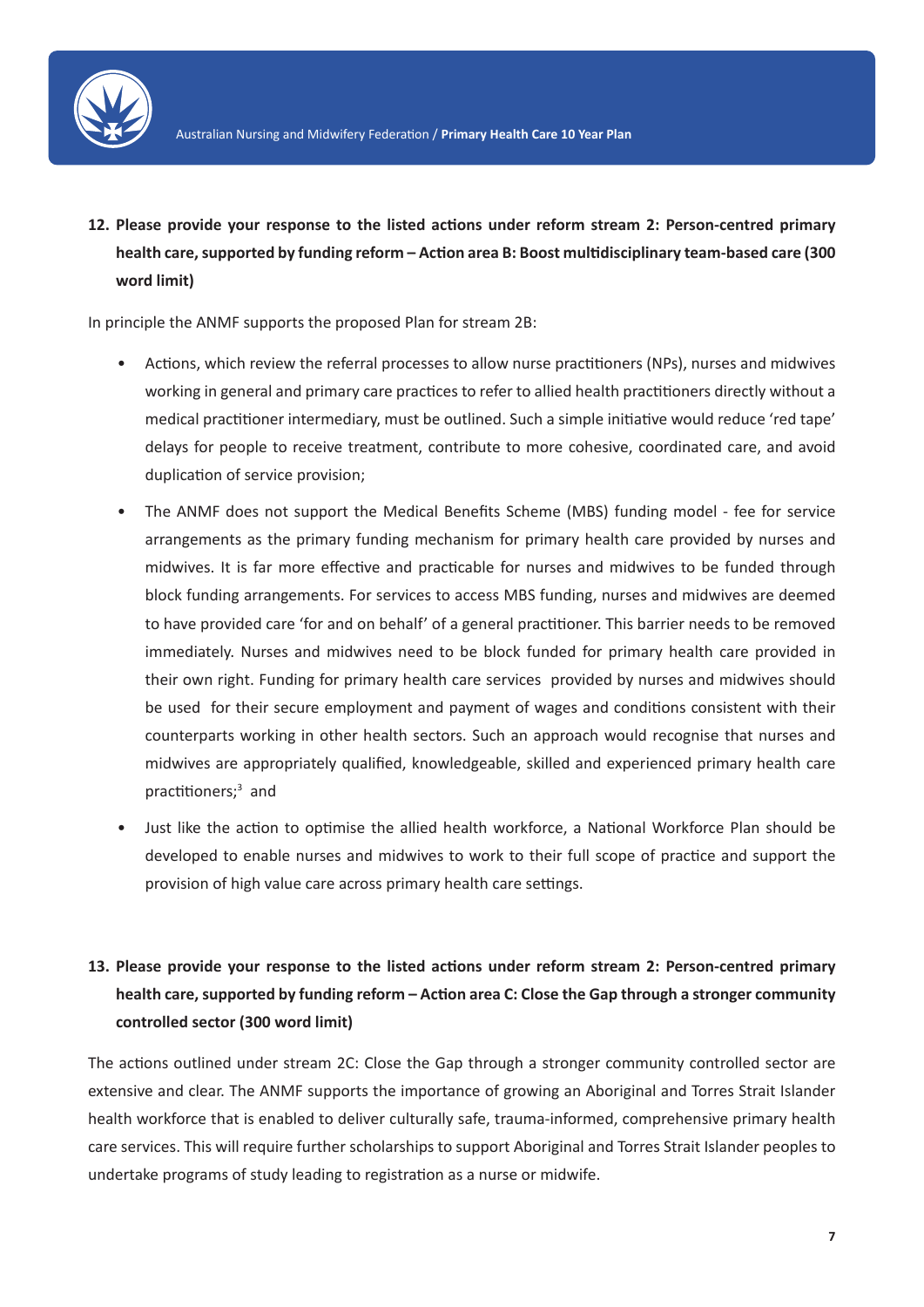

# **14. Please provide your response to the listed actions under reform stream 2: Person-centred primary health care, supported by funding reform – Action area D: Improve access to primary health care in rural areas (300 word limit)**

The ANMF supports the action to continue and extend the Stronger Rural Health Strategy, particularly the - strengthening the role of the nursing workforce strategy. The majority of healthcare providers in rural and remote locations are nurses. Therefore, nurse-led health care is an essential component of health care delivery in these areas. Better choice could be provided to people in rural and remote areas through allowing nurses to work to their full scope of practice and providing different models of care, especially nurse practitioner, nurse-led and midwife-led models. The Stronger Rural Health Strategy needs to be expanded to reflect current primary health care delivery for nurses and midwives and to ensure it remains relevant to the local context in which care is delivered. It needs to further enable nurse-led and midwife-led clinics where nurses and midwives can apply for direct funding and reflect the change in the use of digital technologies due to the COVID-19 pandemic.

The importance of supporting more education places for nurse practitioners is strongly supported by the ANMF. A significant increase and effective utilisation of nurse practitioners offers clinical, economic and public health benefits including but not limited to increased access for people, increased choice of care provider, and improved continuity, coordination of care and case management as well as avoiding duplication and fragmentation of care.

As with allied health student placements, there should also be a focus on increasing the available clinical placements in regional, rural and remote areas for both nurses and midwives. Clinical placement availability for student nurses and midwives is under significant strain across the country. All efforts should be made to enable nursing and midwifery students' access to quality primary health care placements in regional, rural and remote areas for the breadth of experience gained and to encourage potential future recruitment.

# **15. Please provide your response to the listed actions under reform stream 2: Person-centred primary health care, supported by funding reform – Action area E: Improve access to appropriate care for people at risk of poorer outcomes (300 word limit)**

It is essential that those in our community who are at risk of poorer health outcomes are clearly identified through extensive data analytics and that a plan is put in place at a national, jurisdictional and local level to meet their needs. Nurses and midwives are well placed to support these communities through nurse/midwifeled clinics and they should be able to access ongoing block funding to achieve better health outcomes.<sup>45</sup>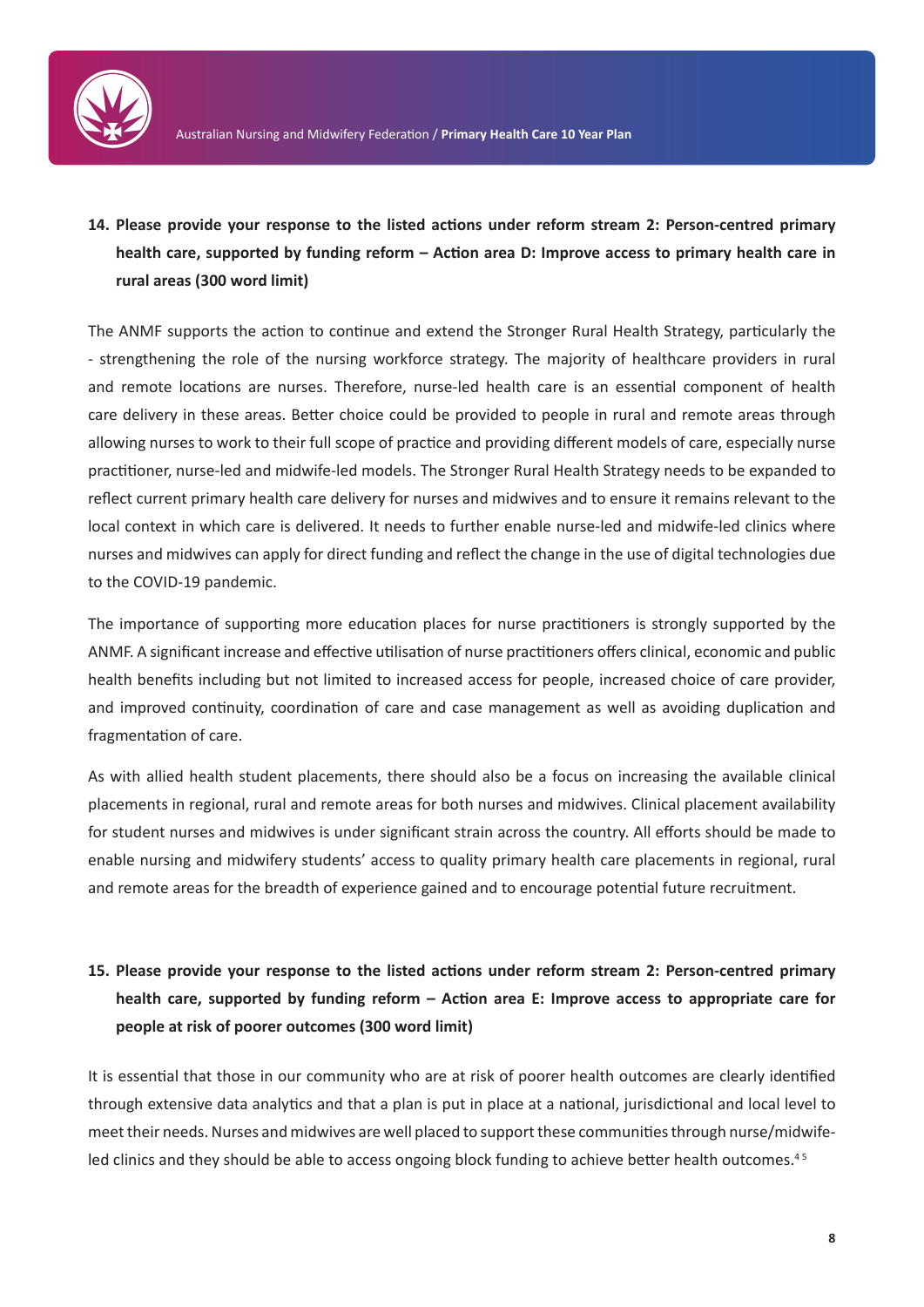

The Plan for this strategy is inclusive of diverse groups in the community and people with intellectual disability, however it does not address the needs of older people. The Royal Commission into Aged Care Quality and Safety, Final Report: Care Dignity and Respect (Final Report) uncovered an unacceptably high level of neglect and abuse in care delivery for older people.<sup>6</sup> Older people accessing primary health care, including those with dementia, have poorer health outcomes and this needs to be addressed. Recommendation 56: A new primary care model to improve access is outlined in the Royal Commission's Final Report.<sup>7</sup> It describes a way forward to improve primary care delivery for older people. Although, the VPR will improve continuity of care and go some way to addressing this recommendation, the needs of older people must be strongly considered and addressed within the Plan.

# **16. Please provide your response to the listed actions under reform stream 2: Person-centred primary health care, supported by funding reform – Action area F: Empower people to stay healthy and manage their own health care (300 word limit)**

The renewed focus on the first 2,000 days of life is supported by the ANMF. Maternal, child and family health (MCFH) nurses are essential to achieving positive outcomes within the first 2,000 days. They are leading providers of primary health care to families with infants and young children. As highly skilled, autonomous health practitioners with broad, expert knowledge in infant, child, maternal, paternal, family and community, they work collaboratively with other health care practitioners.<sup>8</sup> MCFH nurses need to be clearly identified in the Plan as the most essential workforce contributing to addressing positive health outcomes in the first 2,000 days. Ongoing workforce planning for these nurses needs to be addressed.

Established pathways should be developed for MCFH nurses to progress to nurse practitioners, increasing their scope of practice and enabling enhanced care delivery for these families.

The ANMF notes that the Plan does not include programs to increase midwifery continuity of care in the community in relation to the first 2,000 days. This needs to be addressed. Midwife-led continuity of care models result in women requiring fewer antenatal hospitalisations, fewer interventions around the time of the baby's birth, and better outcomes for Aboriginal and Torres Strait Islander women.<sup>9 10</sup> Further, publicly funded Midwifery Group Practice models of care cost less than other models of care while delivering positive outcomes.11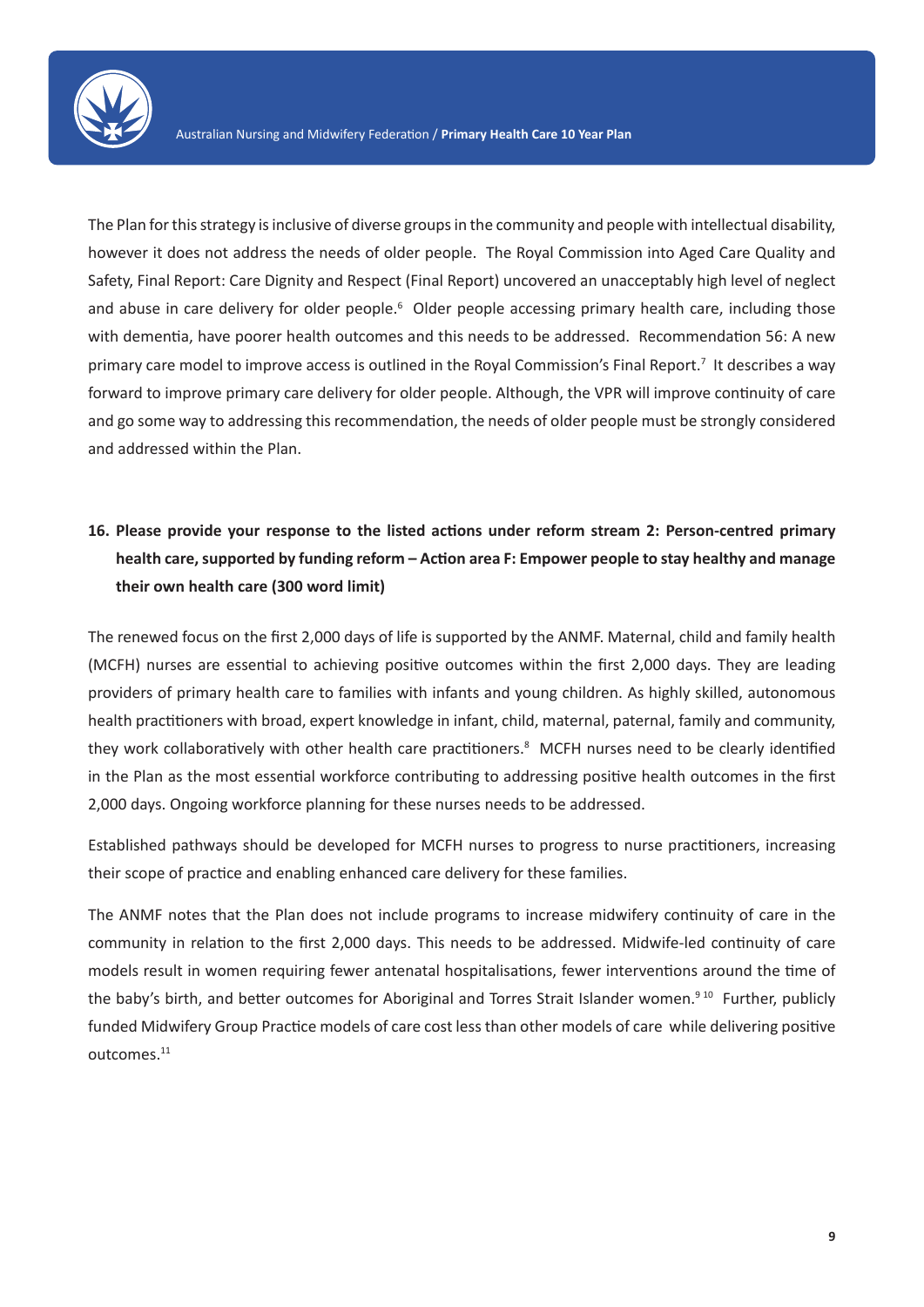

### **17. Please provide your response to the listed actions under reform stream 3: Integrated care, locally delivered – Action area A: Joint planning and collaborative commissioning (300 word limit)**

The ANMF agrees with the importance of joint planning and collaborative commissioning to reduce fragmentation in health care delivery across settings. As outlined in question 15, the ANMF recommends that the health of older people is specifically identified in the list outlined in the medium term actions relating to the development of joint regional plans and collaborative commissioning.

The ANMF supports the use and expansion of HealthPathways as standard for Primary Health Networks. However, there need to be established review timelines for the standards to ensure they remain evidencebased and relevant. They must also be inclusive of care delivered by nurses and midwives. Their implementation will require ongoing education and support for health practitioners.

### **18. Please provide your response to the listed actions under reform stream 3: Integrated care, locally delivered – Action area B: Research and evaluation to scale up what works (300 word limit)**

The ANMF supports an emphasis on research and evaluation of primary health care initiatives and programs. However, the practicalities of delivering this action area are not well articulated in the Plan. We recommend the development of processes, which clearly outline and identify how initiatives and systems will be researched and evaluated.

Further to the short term action to "*establish a baseline evaluation framework and indicators for evaluation of this plan*", consultation processes with key stakeholders for upscaling and discarding initiatives, and a multidisciplinary and transparent approach to forming evaluation committees must be considered. Engagement with, and a collaborative response from, all stakeholders involved in primary health care will be essential and this should be incorporated into the actions of the Plan.

The actions should also identify the importance of research and evaluation that captures the lived experience of people receiving primary health care as this will strengthen the focus of delivering a person-centred primary health care system.

The ANMF cautiously supports the notion that "*new approaches that are not effective or cost-effective, adapt or cease*". Whilst it makes no sense to continue with a program that is providing no benefit, funding uncertainties and constant program initiation and cessation does not provide for stable services. Closing services creates confusion for people engaging with these systems, fragmented care and continuity of care for chronic conditions is jeopardised. It is recommended that research and evaluation of current primary health care programs be prioritised and funding stabilised for those that are meeting community needs as a short term action.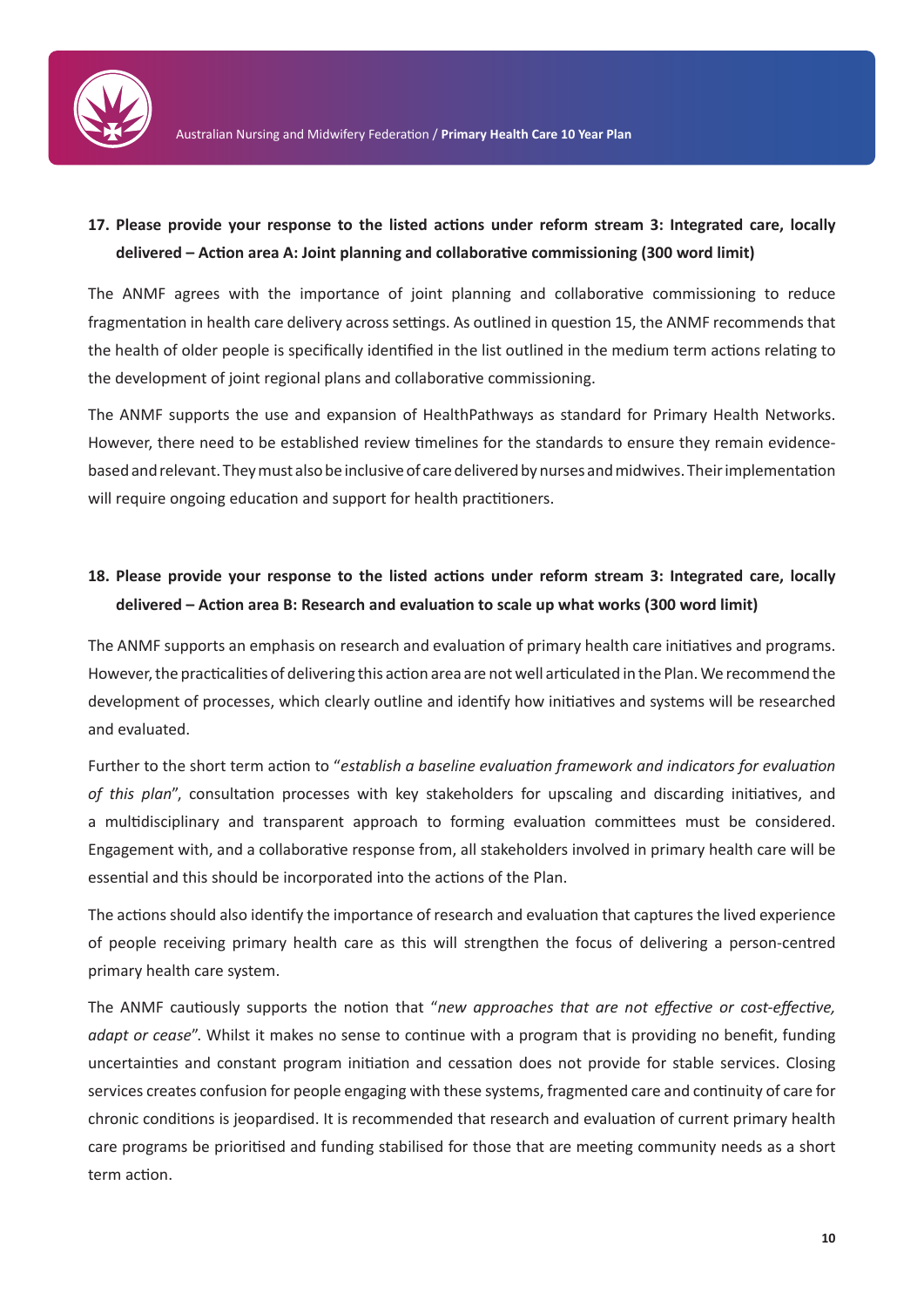

### **19. Please provide your response to the listed actions under reform stream 3: Integrated care, locally delivered – Action area C: Cross-sectoral leadership (300 word limit)**

The supportive and collaborative culture described in this action area is inspirational and if achieved will likely deliver better health outcomes for people living in Australia. Currently, an ongoing major barrier to effective collaboration is that the system places medical practitioners as the 'gate keepers' to the MBS and includes mandated collaborative agreements, as well as a lack of equitable funding models to support access to a range of primary health care providers including mental health nurses, midwives and nurse practitioners. The was recently exemplified by the outcomes of the MBS Taskforce review where none of the Nurse Practitioner Reference Group's 14 recommendations were endorsed, resulting in a continuation of the unnecessary requirement for health care delivery by nurses to be supervised by a medical practitioner.

If collaboration between health professions is to be truly fostered, a whole of system approach must be applied to primary health care. People living in Australia require and deserve equitable access to all evidencebased health disciplines. Extensive funding reform must underpin the Plan to diversify expenditure, recognise the full scope of practice of each member of the primary health care team, and remove the unnecessary control of medicine over the system.

#### **20. Please provide any additional comments you have on the draft plan (1000 word limit)**

#### **Nurse and Midwifery led models of care**

Although the Plan does discuss the importance of flexible and innovative models of care that are delivered by a multidisciplinary team, the ANMF recommends that a structured, inclusive plan needs to be clearly articulated throughout regarding the expansion of nurse and midwife-led models of care across the country.

Australia has a large, skilled and highly qualified nursing and midwifery workforce which, while critical in determining national health outcomes, is largely under-utilised.<sup>12</sup> Nurses and midwives are still denied opportunities to realise their full potential and optimally contribute to primary health care delivery.

The current funding and structures within primary care restrict people's choices for both the type of clinician and model of care they prefer to access. The COVID-19 pandemic has highlighted the impacts of these limitations over the last year. While the adoption of nurse and midwife-led clinics around Australia is gradually improving, their inclusion in a broader national primary health plan needs to go beyond simply filling a service gap to acceptable common care delivery across the country.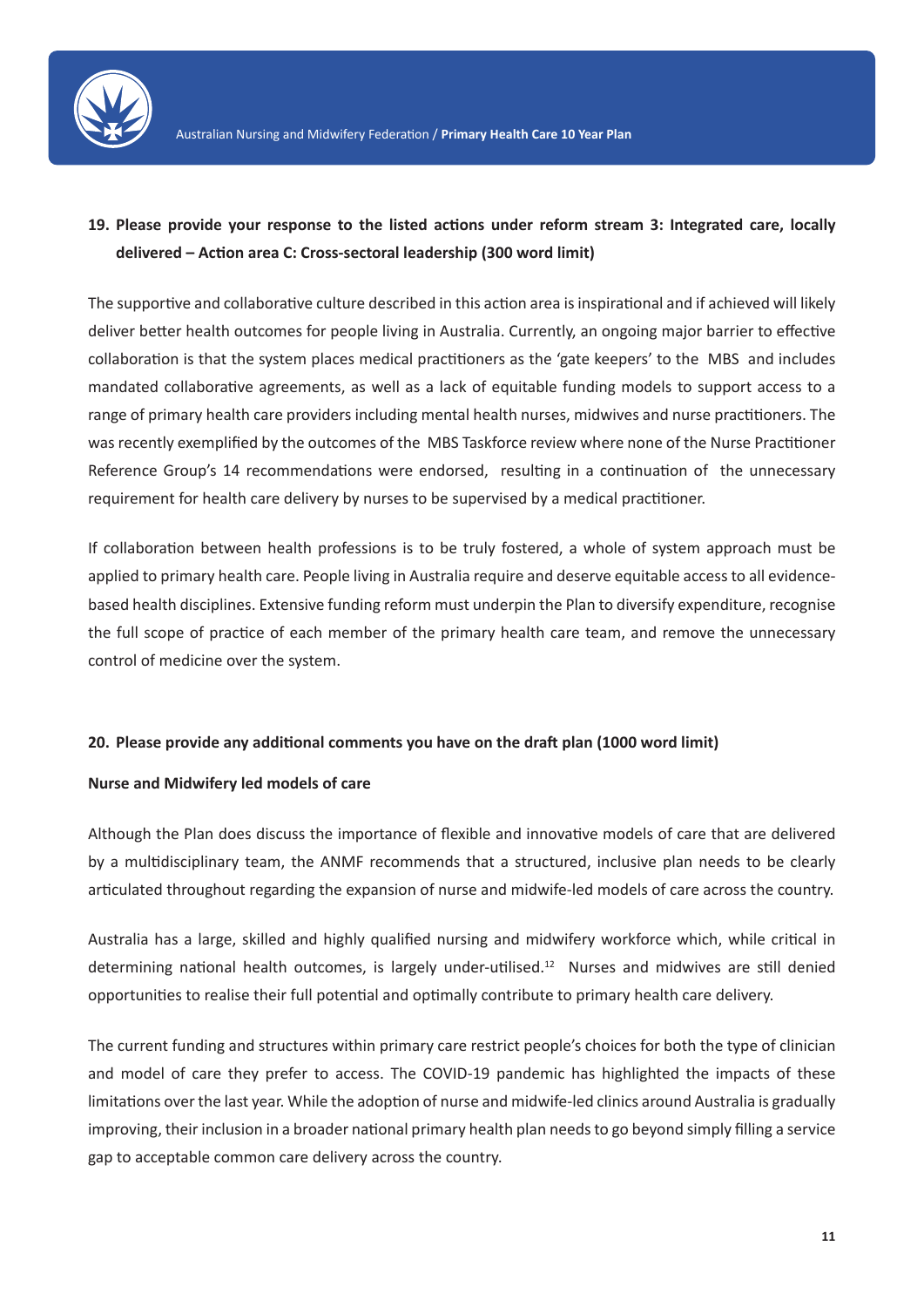

By undertaking appropriate workforce reform and expanding opportunities for an increased variety of proven models of care across sectors, better and more affordable services can be offered to more people over a greater diversity of regions and contexts. This would involve greater use of nurses, nurse practitioners and midwives.

Nurse and midwife-led models of care deliver proven positive care outcomes that are safe, effective, appropriate, cost-effective, or preferred.<sup>13 14 15 16 17 18 19</sup> The Plan must support and prioritise nurse and midwife-led models and guarantee accessible, sustainable funding, and organisational structures and policies to authorise and support practice to enable nurses and midwives to work to their full scope of practice.

A ten-year Primary Health Care plan should also strongly consider the health impacts of climate change in Australia.<sup>20</sup> Already in Australia, the impacts of climate change are adversely affecting the health and well-being of Australian communities and burdening our healthcare system. In a recent survey of health professionals, 72% of respondents agreed that climate change is currently adversely affecting public health in Australia. Likewise, 57% agreed that climate change was affecting health services and infrastructure, and they expect it to get worse.<sup>21</sup> As climate change drives more extreme weather, creates food insecurity, spreads infectious disease and affects the mental health of many, our health services will be under immense pressure to respond accordingly.

Australia must mitigate the poor health impacts of climate change through: cutting our greenhouse gas emissions; reducing our reliance on fossil fuels for energy and transport; and supporting our health system to be resilient and sustainable in the face of worsening climate impacts. Primary Health Care settings such as community centres, nurse and midwife-led practices and general practices will continue to be under threat in climate emergencies like fires, floods and severe storms. In the current climate emergency nurses and midwives in Australia need access to emergency plans and strategies for climate action.<sup>22</sup>

Climate change needs to be a strong focus for the Plan going forward and clear actions need to be identified and implemented over the next 10 years.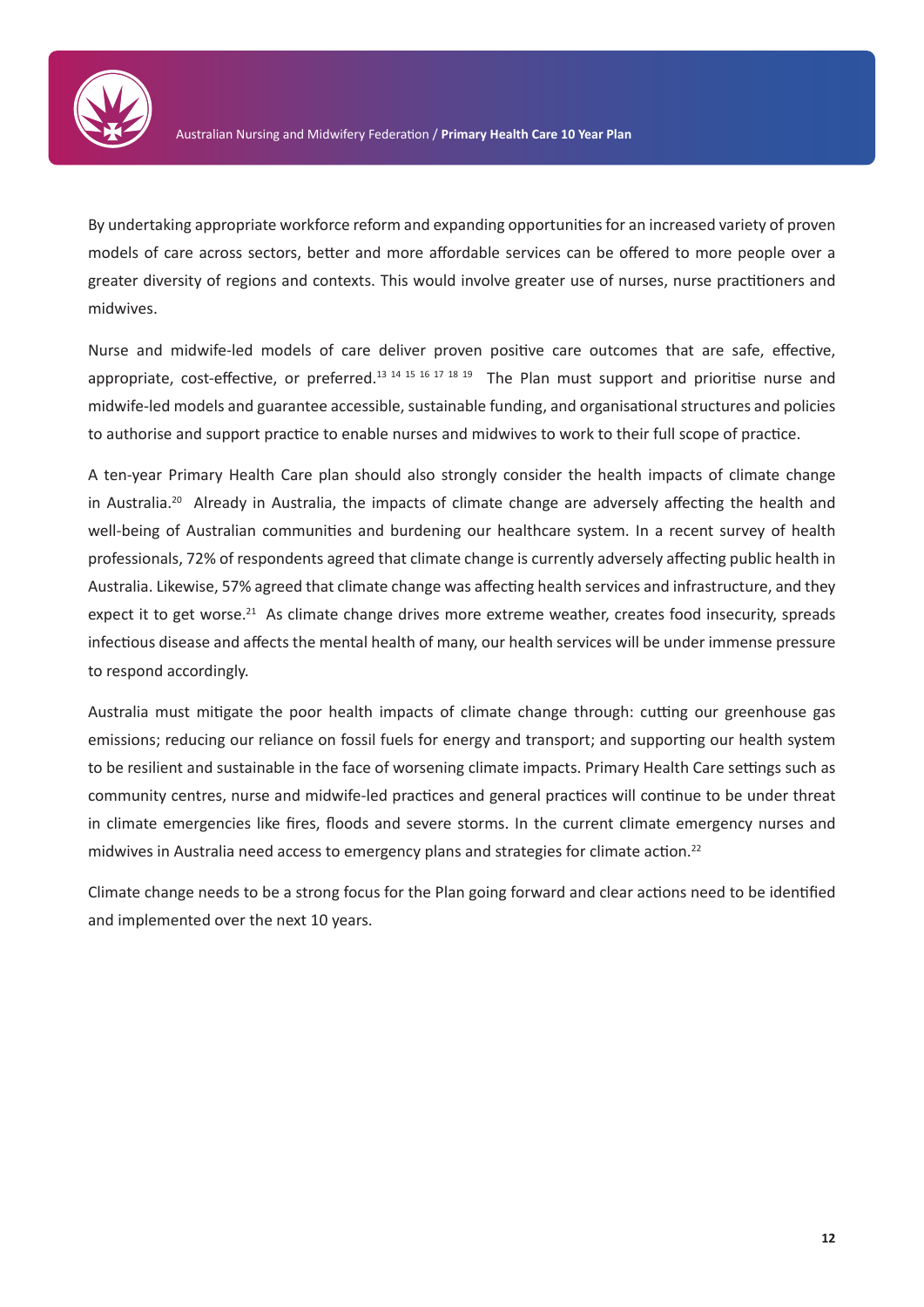

# **CONCLUSION**

Thank you for this opportunity to provide feedback on the draft Primary Health Care 10 Year Plan. The ANMF welcomes the structural changes proposed to break down barriers that prevent equitable, funded access to a broad range of primary health care services. Increased and improved utilisation of nurse practitioners, nurses and midwives in primary health care and a move towards innovative and flexible funding models that aim to provide holistic person-centred care must be a focus of reform in this sector. The success of the reform is intrinsically tied to the genuine involvement of nurses and midwives in the drafting and practical implementation of the Plan. The ANMF looks forward to further consultation and working collaboratively to build an effective primary health care system for all people living in Australia.